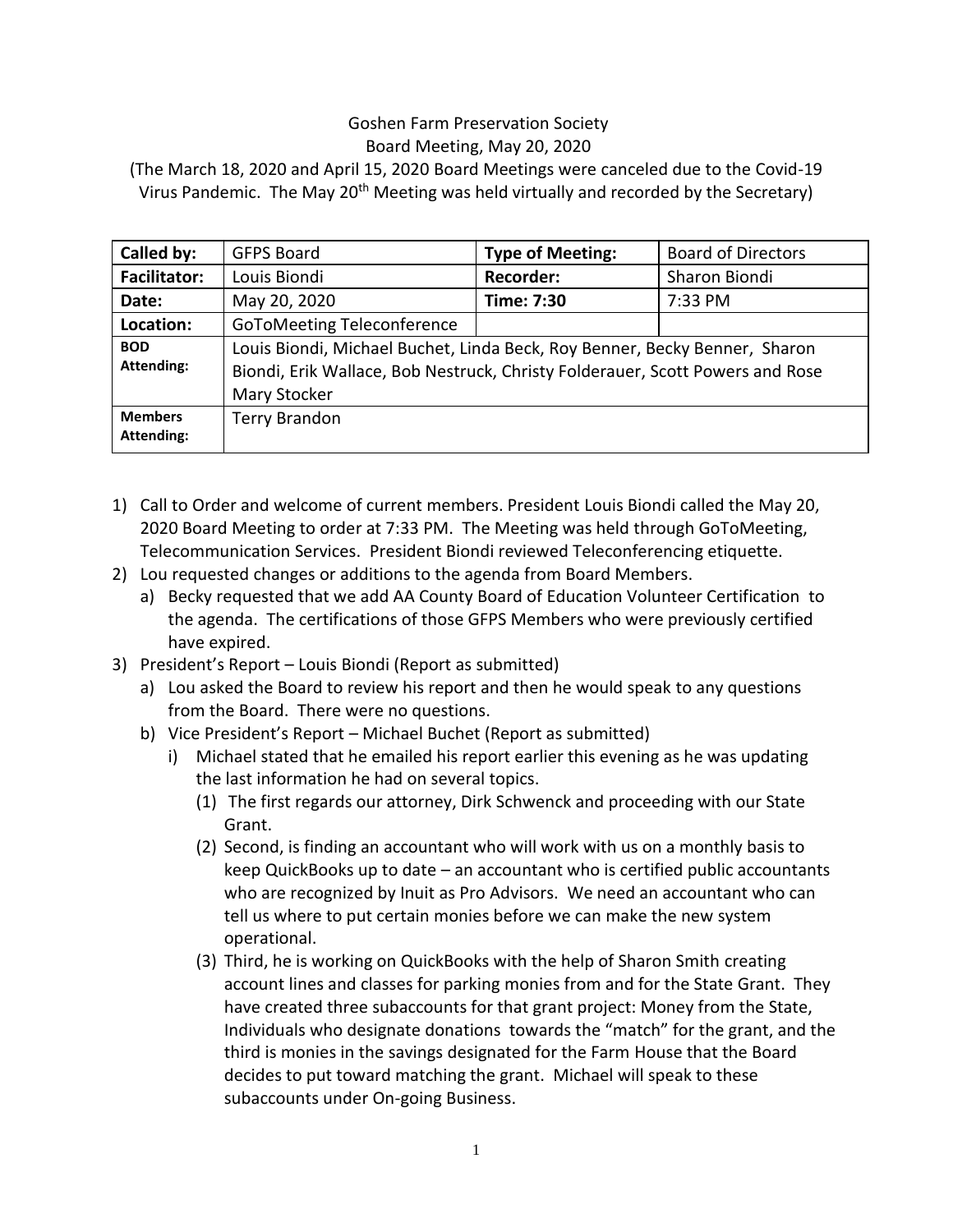- (4) Fourth, Michael has been corresponding with Jane Cox on terminology and what the grant process hinges on. For example in his conversations, Michael is talking about stabilizing the Farm House Foundation. Stabilizing according to Jane Cox is work preparatory to storing something or "putting it in mothballs". According to accountants, "foundation" is thought of as an entity. So we are going to talk about "repairing the underpinnings". Jane will help us navigate the grant process and stated that we must follow the US Secretary of the Interior, standards for historic building rehabilitation. See the Vice President's Report for details.
- (5) Fifth, Michael has been reviewing the State Grant language and description. He has many questions that he feels we need to get answers to from the State Department of General Services who will administer the grant.
- (6) Sixth, Michael reported on His meeting with Engineer, Dave Wallace and Amy Taylor, Architectural Designer at The Farm House (Lou Biondi and Roy Benner also attended). Based on that meeting, Michael is preparing a plan regarding accessing the beams that need replacing or supplementing. Dave Wallace is also going to give us a "load bearing" report for visitors and furniture. See the Vice President's report for details.
- (7) Last, Michael, Linda and Christy are working on QuickBooks and trying to do a higher degree of tracking. There are issues with dates on entries.
- 4) Treasurer's Report Christy Folderauer (Report provided under separate cover)
	- a) Lou reported that all we have to work with is the January, 2020 Financial Report that was "tabled" in February. Michael Made a motion to accept the January Treasurer's report. Barbara seconded. Discussion ensued. Roy had a question about the expense of the "Knox Box"; this should not have been charged to Grounds budget but to Building and Maintenance. Michael made a note of this error to change in the accounting system. The motion carried. Lou entertained a motion to table Treasurer's reports from February, March and April as they are not complete. Michael Moved, Becky seconded. Discussion ensued. Becky had questions about Godaddy expenses and Google Apps expenses. For February, March and April, Michael reported that there is paperwork and bills that needs his signature. The motion carried. The balance in the checking account for January 31, 2020 was \$32,000.42.
- 5) Review/Approval of Minutes February 26, 202 Board Meeting Minutes
	- a) Michael made a motion to accept the Minutes of the February 26, 2020 Board Meeting. Becky seconded. Roy made a correction about the Service Learning Program information. Becky had an edit regarding volunteers for Java and Jazz. The motion carried with corrections. Becky also had a question regarding a statement in the Minutes that Lou Facciponti was going to send Michael a copy of his company's Accident Report so we could compare to the Accident Report that Becky created. Michael stated that he has not received that from Lou Facciponti.
- 6) Committee Reports
	- a) Building & Maintenance (Vacant)
	- b) Communications Barbara Morgan (Report as submitted)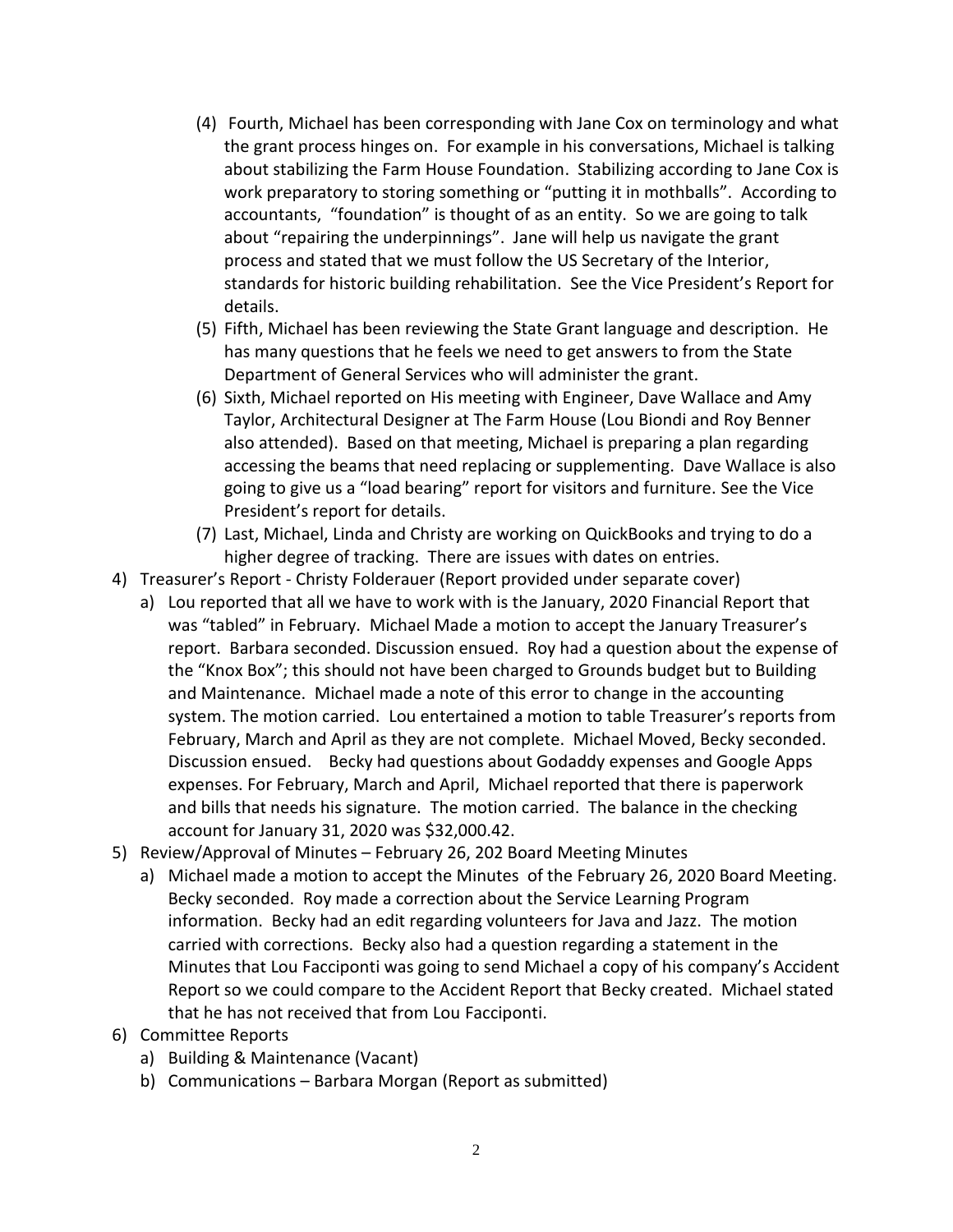- i) Barb reported that she has only 167 Kayak Raffle Tickets left. Barb wants to send out another Mail Chimp message regarding the Kayak Raffle but wants to wait to see what is decided about the Summer Concert Series Dates (in the past, the drawing has taken place at an announced concert) and whether we will hold any of the concerts. Barb also reminded the Board to turn in their stubs and ticket money soon. Lastly, Barb is also checking with Shannon of Color Fire regularly, to make sure we have the correct inventory of tickets (due to delays in Pay Pal notifying us of ticket sales). This needs to be monitored so Barb and Shannon know to shut down the Kayak ticket sales "button".
- ii) Barb also discussed the Caper Article she is doing monthly with history pieces from Scott Powers included. She asked the Board to let her know if they wanted something included and if they were comfortable with what she had been doing so far. Sharon asked if in the next Caper, Barb could include a reminder about donations for the matching Grant and that donators include a note on the check's memo line that says, "Matching Grant donation". This will be included in the next article.
- iii) Barb will also check with Shannon to see if she can include "Matching Grant Donation" on the website in a drop down box under the Donation Button. **(Action Item: 389-05-20)**
- iv) Barb mentioned that some kids who squeezed through the gate around the Farm House were seen on the Security Camera System. Their pictures were posted on Facebook. Their parents were contacted and were going to deal with their children regarding this trespassing. The post on Facebook was taken down.
- v) After reading an email about a Member not getting notifications, Barb was concerned about the Mail Chimp list. As regards, Mail Chimp notifications, Barb asks Shannon to put a message up and Shannon sends Barb and Lou a rough draft of what the message is for their final approval. Barb stated that she does not have a Mail Chimp List and would take this over if the Board chose but she thinks the system is working well now going through Shannon. Becky agreed to update the Mail Chimp List from new Memberships on a regular basis.
- vi) Lou asked a question from Barb's report referring to lights for the concerts. Barb will price out electric lights for the trees and solar lights that get buried in the ground (suggestion from Becky). **(Action Item: 390-05-20)**
- c) Events Erik Wallace (Report as submitted)
	- i) Erik spoke to an earlier Events Report (April) that discussed final information for the Java & Jazz, Tea & Tunes Event, held March  $8<sup>th</sup>$ . The most recent report notes that we had to cancel the April 25<sup>th</sup>, Spring Open House due to Covid-10. As regards the Summer Concert Series, he is waiting to hear from Governor Hogan regarding restrictions for holding large outdoor events. At present, the orders issued by the Governor limit gatherings to no more than ten people at an event. He has been in touch with Scott regarding the concert series dates. Erik also mentioned that although the Cape St. Claire Strawberry Festival will not be held on June 6<sup>th</sup>, Organizer, Mary Lamb stated that the Festival is postponed not cancelled so he is also waiting to have a definite date in order to recruit workers for the GFPS Booth.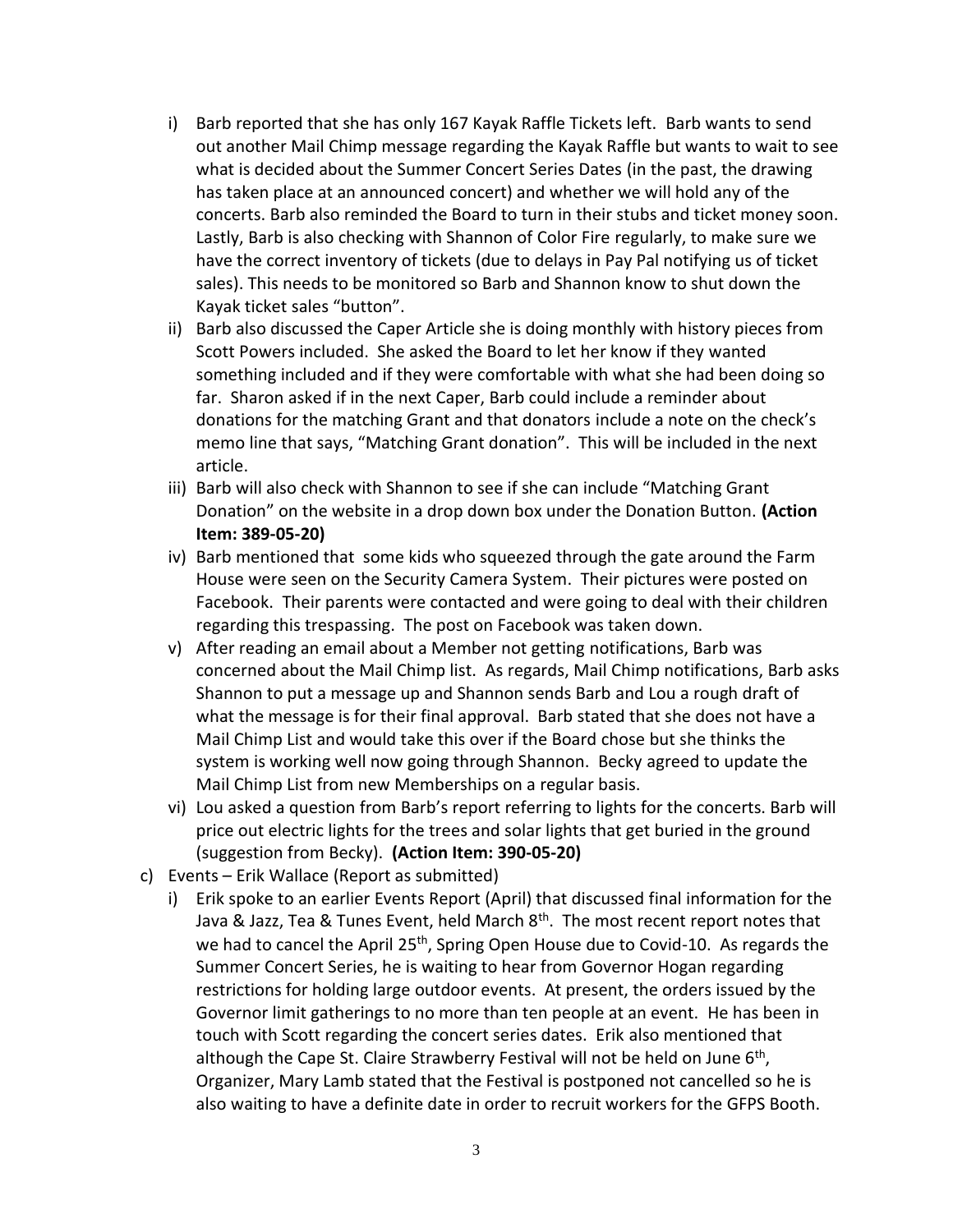- ii) Lou spoke to the Wine Tasting/Silent Auction Event scheduled for August  $17<sup>th</sup>$ . As co-chairs, he and Sharon have discussed the possibility of eliminating the Silent Auction and trying to solicit several items for raffles. They both felt that as most local businesses have either been closed or functioning with limited sales, we would not be comfortable asking these businesses for auction donations as has been the practice over the 8 years of this event. We are also considering raising the donation for the event from \$20.00 to 25.00.
- d) Financial Development Lou Biondi (Report as submitted)
- i) Lou asked if there were any questions on his report. There were none.
- e) Garden Bob Nestruck (Report as submitted)
	- i) Bob reported that the Garden has been very active with many Gardeners working their plots. He has emailed the Gardeners of their responsibilities including keeping the Garden paths clear of weeds. As the Broadneck HS Enclave students have not been working in the Garden keeping it neat (due to schools being closed), the Gardeners will need to assume this responsibility.
	- ii) Bob has been moving woodchips into the Garden paths as well.
	- iii) He and his wife Diane have been working the students' plot for Broadneck HS and hopefully some of the students will be able to come up during the summer to enjoy harvesting their crops.
	- iv) Tracy Smith, who plans and maintains the Henson-Hall Slave Garden has also worked and planted the CSC Elementary Students'' plot.
	- v) Becky has planted the Demo plot and has been spreading mulch on the Garden path.
	- vi) Bob will also send out a blast or emails asking for help (in addition to Gardeners) painting the Garden fence.
	- vii) Becky had questions for Bob about Garden plot rentals. Discussion ensued.
- f) Grounds Roy Benner (March, April and May Reports as submitted)
	- i) Lou spoke to items in Roy's May Report. Roy reported that Laura Guidry who completed her Learning Service Project and developed a 7 ½ minute Power Point, entitled, "Predominant Soils of Goshen Farm", has gone up on the website but one of the pictures does not show correctly. Lou stated he may have to get Shannon's help in correcting this. Secondly, Lou asked for clarification on the "Talking to Trees" project that Roy referred to in his report. Roy explained that Terry Brandon had read research about trees communicating with each other through their root systems. They are working on a project possibly with the Botany Department at the AACC that may be able to demonstrate this and share this with students and visitors. Roy has a YouTube video explaining this phenomena and he will send this to Lou.
	- ii) Roy reported on two Eagle Scout Projects twin brother (no first name given in report) and sister (Heather Doyen). Heather is making four benches and two signs on vertical posts pointing to features at the Farm. Her brother will be building five Birds of Prey boxes and another project where a visitor can go to a point of interest and dial on their phone for a brief description.
	- iii) Roy reported on major problems with and constant repairs on the Gravely Tractor Mower, it is still not working. The mowing at Goshen Farm is too large an area (and sometimes too rough an area) for the Craftsman Mower. The Board approved Roy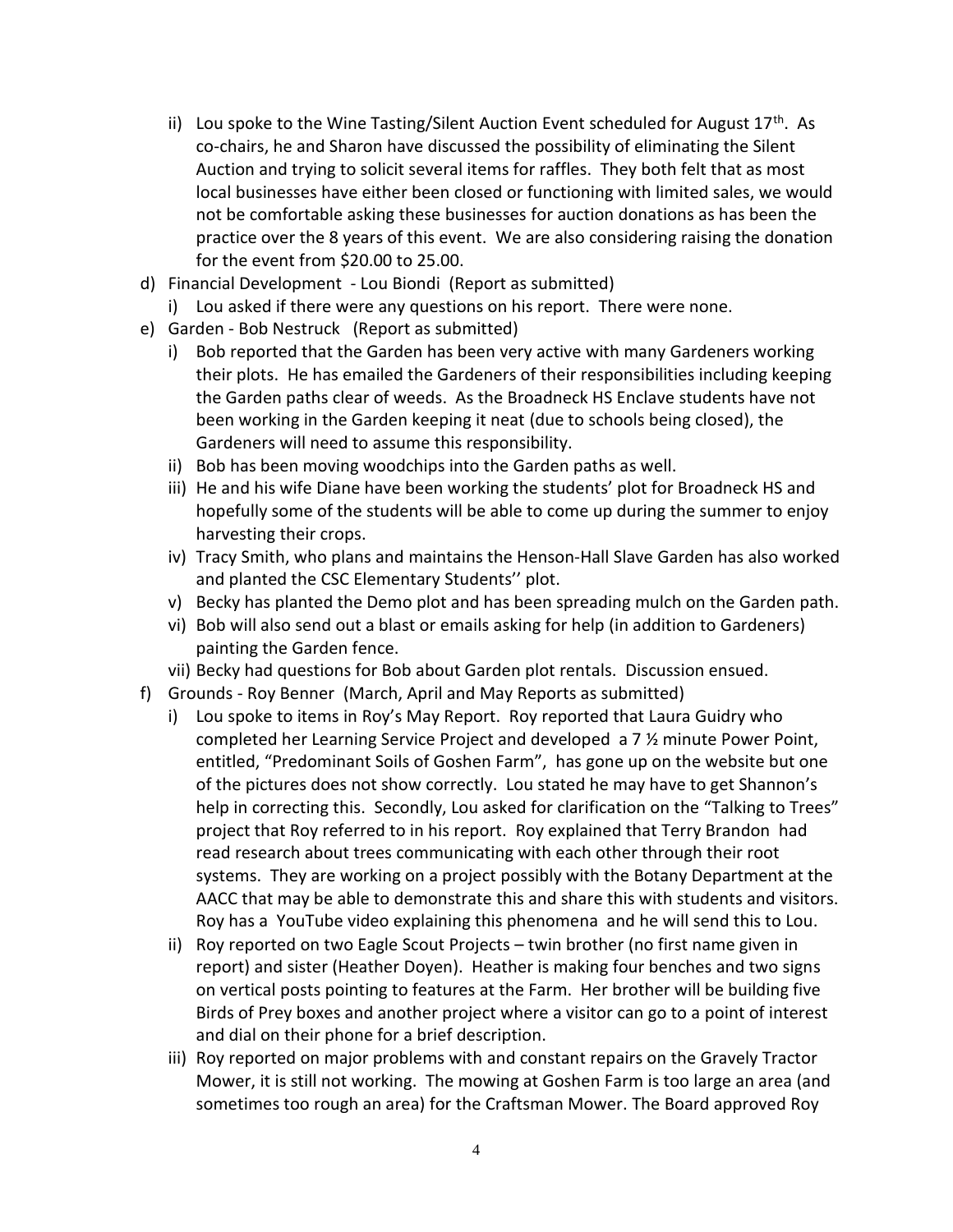getting two estimates for a replacement for the Gravely Mower in October, 2017. Although Roy (with help sometimes from Members) has kept the two mowers running for almost 3 years, Roy will now get several estimates for purchasing a replacement mower for the Gravely. Lou thanked Roy for his hard work and repairs which saved GFPS that purchase expense for 3 years. Lou suggested Roy check out John Deere and Barb said she would ask her husband Jay for product recommendations and email Roy and Lou with this information.

- g) History & Research Scott Powers (No report submitted)
	- i) Scott continues to provide history articles to Barb for inclusion in GFPS Caper articles.
	- ii) Scott wanted to discuss the upcoming Concert Series. Scott suggested that we follow AA County Parks and Recreation recommendations. Discussion ensued. Lou suggested that we follow County Executive, Pittman's recommendations. In any event, it was decided that the Board give Scott the decision of ten(10) days' notice for cancellations so he can give the bands ten (10) days' notice of cancellation. Lou asked Barb Morgan to have Shannon modify our Concert Series information to say that we will give 10 days' notice of postponements or cancellations so check our website and Facebook page for information on the Concert Series schedule.
- h) Membership -Becky Benner (Report as submitted)
	- i) Becky's report shows 168 Membership Units for 2020.
- 7) Review of Action Items and Recurring Action Items
	- a) As regards **Action Item: 379-12-19,** Michael will send his last version of the Committee Guidelines electronically and Becky will edit for grammar and consistency. She will send her edited version to the Board for approval at the next Board Meeting. Four Action Items were completed and three Action Items were marked OBE.
	- b) Roy had a question about Recurring Action, "AA County Beekeeper Certification". Erik's response was that Jenni Biondi is no longer an active beekeeper and the Department of Agriculture Certificate Renewal Application which comes to GFPS Mail should be sent to him for completion. He has sent this in for 2020.
- 8) On-going Business
	- a) Board pictures will be taken when we convene a regular Meeting.
	- b) Review of Moran Insurance Proposal (expired) and request for a new proposal.
		- i) Lou received a proposal from CNR Insurance with a new carrier which he forwarded to the Board. Lou reviewed the CNR proposal and what we had received from Moran Insurance originally. Discussion ensued. Lou asked for a motion that states, If we get a proposal from Selective Insurance through Lou Facciponti of Moran that is competitive in pricing and provides additional coverage (property insurance), the Board will accept the proposal. Michael so moved and was seconded by Bob Nestruck. The motion carried. Lou will send out an email detailing the Selective Insurance Policy. The Board gave Lou permission to sign the contract and activate the policies if the above motion holds true.
	- c) Preparations for or cancellation of the Summer Concert Series. Discussed under History and Research Committee Report.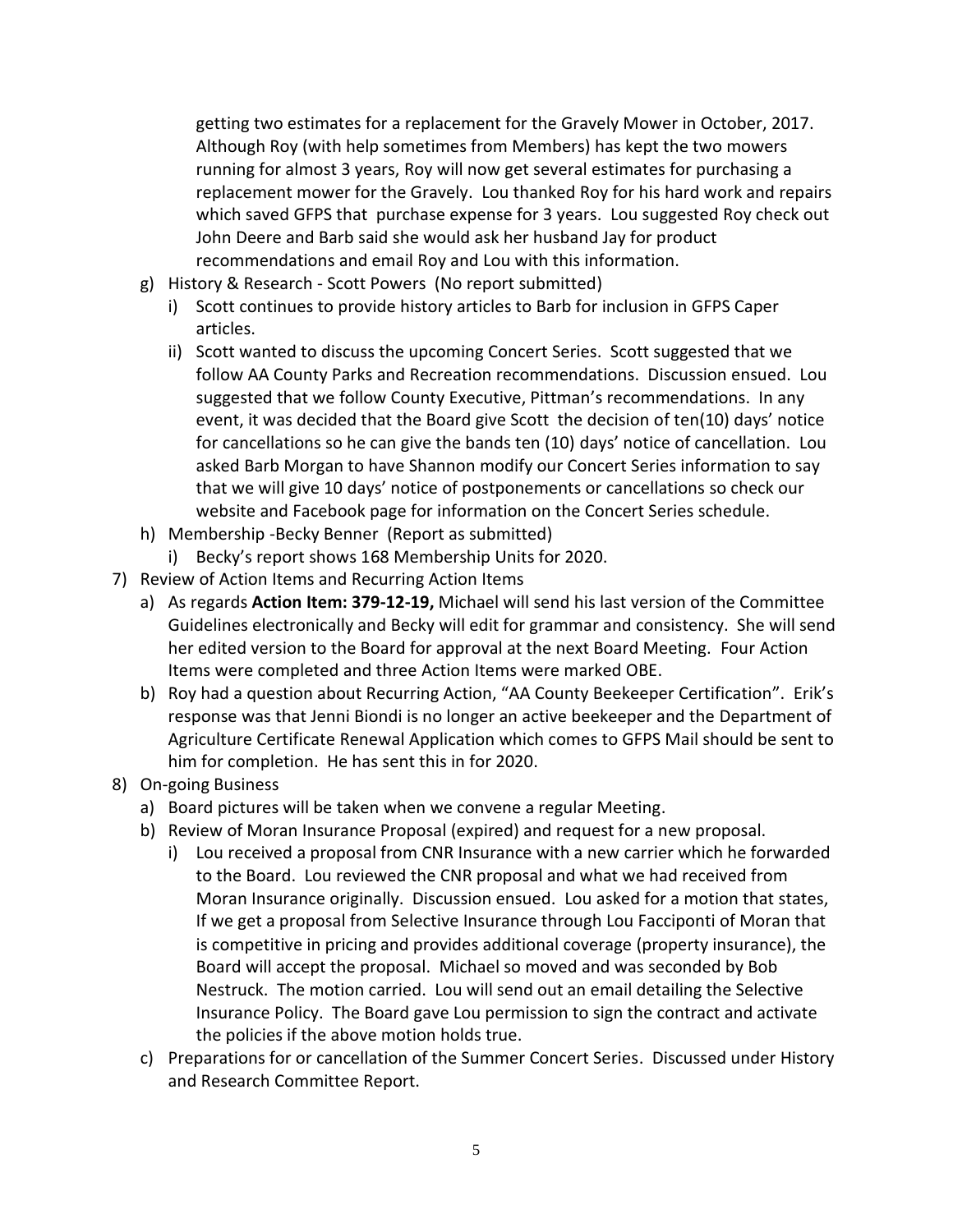- d) Lou introduced the Board plan to establish an Ad hoc Committee, Educational Coordination with Terry Brandon as Chair. Lou discussed the fact that Terry has been coordinating educational activities for several years with the help of Roy Benner, Becky Benner and Bob Nestruck and Lou felt that Terry would be the logical Chair for this committee. Michael moved that we create an Ad hoc Committee, Educational Coordination with Terry Brandon as Chair. Becky seconded the motion. Discussion ensued. Terry agreed to chair this Ad hoc Committee. The motion carried.
- e) Lou next discussed the status of the Four Rivers Heritage Area Boundary expansion. Lou had sent an email to Carol Benson asking for an update on the status but has not heard back. Becky also reported that the boundary expansion was not discussed at the last Four Rivers Heritage Area Education Committee Meeting.
- f) Lou sent out a draft of his email to AACS Superintendent, George Arlotto regarding our lease extension request. Several Board Members suggested changes that Lou agreed to changes to the email. He also reported that the GFPS attorney, Dirk Schwenk knows the BoE attorney, Darren Burns and offered to talk with him regarding the lease extension. Lou will redraft his email and speak with Dirk before sending the email (or letter) to the Superintendent. Lou will keep the Board informed on this communication. Discussion ensued with a comment from Roy regarding negotiating a longer lease and more. Lou suggested that we need the lease extension (5 years) for the grant process and that is what we are focusing on short term.
- g) Last, Lou discussed the status of donations to the State Matching Grant. He estimated that we had received about \$1,100.00 in donations thus far towards the matching grant. There was also discussion of the grant language and other assets we can use towards the matching grant. Lou will be reaching out to Maryland General Services who administers these grants with questions to clarify what he has read in the grant paperwork. Barb Morgan reminded Lou of a woman who approached us at the last BoE Meeting in March to offer assistance and ideas for GFPS fundraising. Lou will look for the contact information she gave us and contact her. Michael reported that he is reviewing the matching grant donations from checks and Pay Pal and will send this information out to the Board. Erik Wallace reported that the bee keepers have finished the sales of last year's honey production which made about \$800.00. The bee keepers have agreed to donate \$1,000.00 to the matching grant fund. Lou explained to the Board that working on the matching grant will be his primary job for the next 18 months. He recognizes that Michael will continue to do the work necessary regarding the House foundation and meeting and corresponding with Engineer, Dave Wallace and Amy Taylor. In response to a question from Roy, Michael stated that he will have our attorney review all of the contracts and paperwork from Dave Wallace and Amy Taylor going forward.
- 9) New Business
	- a) Lou discussed Becky's suggestion several months ago regarding Mail Chimp messages to the Members and the At Large databases describing Goshen Farm as a place for families to walk and enjoy the outdoor environment. Lou asked Becky if she was willing to take on responsibility for these Mail Chimp messages. Lou had also gotten an email suggestion from Terry that we need a way to help people be made aware of what it